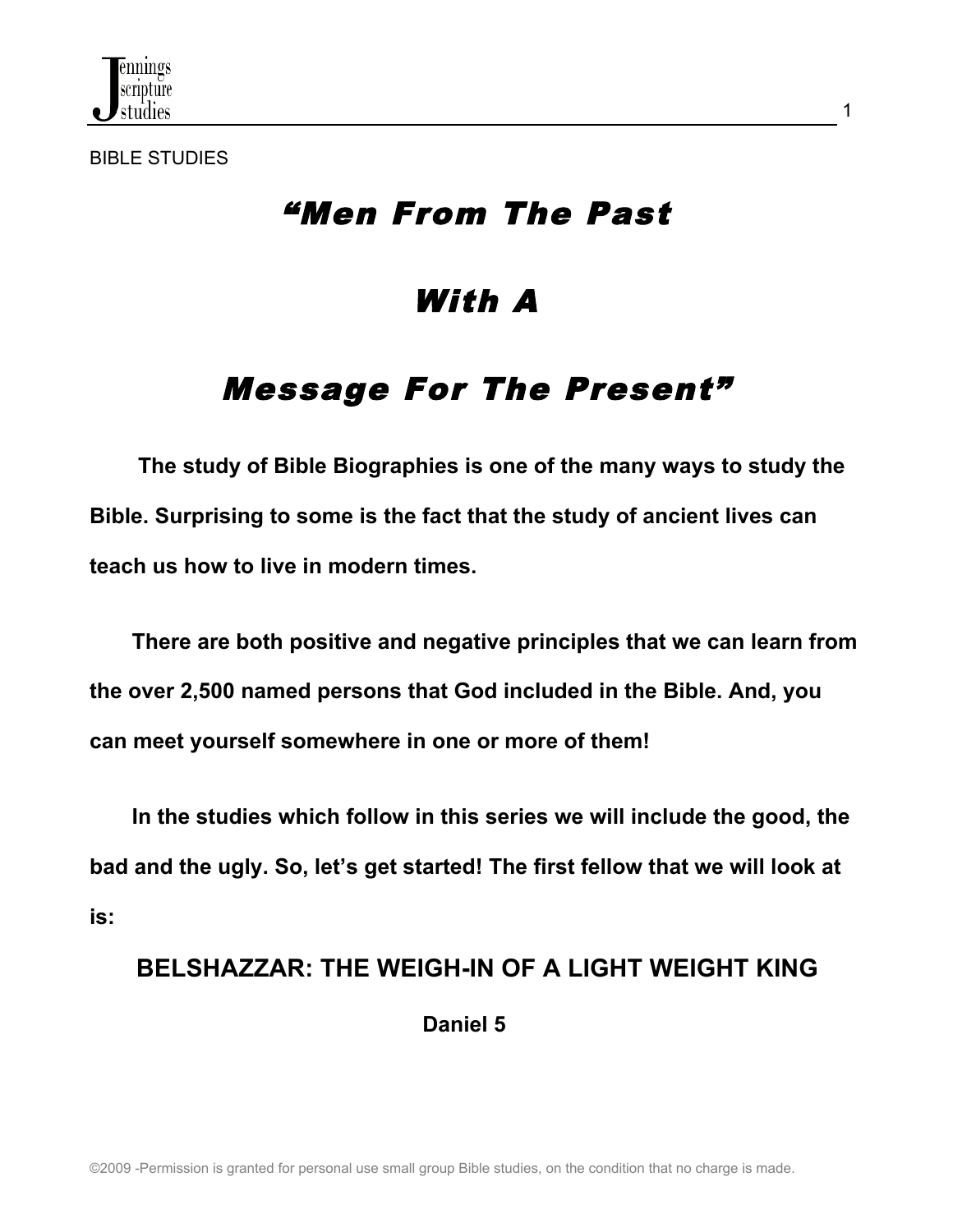

#### **BELSHAZZAR: THE WEIGH-IN OF A LIGHT WEIGHT KING Daniel 5**

The setting for this story is in the country of Iraq. The exact location is the city of Babylon situated 55 miles south of the city of Bagdad. It was the site of the ancient Tower of Babel. The main characters are five: God; a king with a long, hard to pronounce name called Nebuchadnezzar king of Babylon; another king, Belshazzar, Darius the Mede and a young Israelite named Daniel. There are others, but for the purpose of this story we will focus on these five.

This how it all began: King Neb invaded Jerusalem, confiscated all the gold in the temple and took some of the young Israelite men back to Babylon, including Daniel. God blessed Daniel with wisdom to interpret dreams and he found favor with the king, was inducted into his service and elevated to a high position in the king's cabinet.

Neb changed Daniel's name to "Belteshazzar" (Dan.4:8,9). It means *"protect his life."* After Neb died his son Belshazzar became king. So here we have two very similar names: Belteshazzar, Daniel's new name and Belshazzar the new king. This is where the plot thickens - this is where the story of the "Light Weight King" begins.

There is nothing on T.V. that can equal this story for drama and suspense and this story is fact not fiction! All through Belshazzar's reign there had been a war between Babylon and the Medes and Persians. At the outset Darius the Median and Cyrus the Persian were attacking the city of Babylon with great hordes. This ancient and mighty city of Babylon was the only one that had held out against the army. For two years he besieged the city but because of the strength of the walls of Babylon and the fortifications atop the walls he had not gained entrance. But he continued his assault.

Meanwhile, inside the walls of the city business went on as usual because the citizens considered their fortress to be impregnable. Belshazzar felt indomitable and secure in his great fortress. Let us learn more about Belshazzar and the city in which he lived as he ruled the Babylonian Empire. Let us look at: The Greatness He Attained; The God He Angered and the Grave That Awaited Him.

#### **THE GREATNESS HE ATTAINED**

Belshazzar's power extended over what we call the Fertile Crescent or Mesopotamia, at the head of the Persian Gulf – present day Iraq and Kuwait.

#### *Where Belshazzar Lived.*

Babylon was the capital of the empire and its name means, in Semitic, "the gate of god." Founded by Nimrod (Gen.10:9,10), it was the most magnificent and luxurious city in the ancient world. The city was a great square each side 14 miles long and was surrounded by a wall 87 feet thick and 350 feet high. On the walls were 250 watchtowers. It was surrounded by a moat supplied with water from the Euphrates River. The population was over onemillion.

©2009 -Permission is granted for personal use small group Bible studies, on the condition that no charge is made. The city straddled the Euphrates River and had 100 brass gates, 25 in each of its four walls.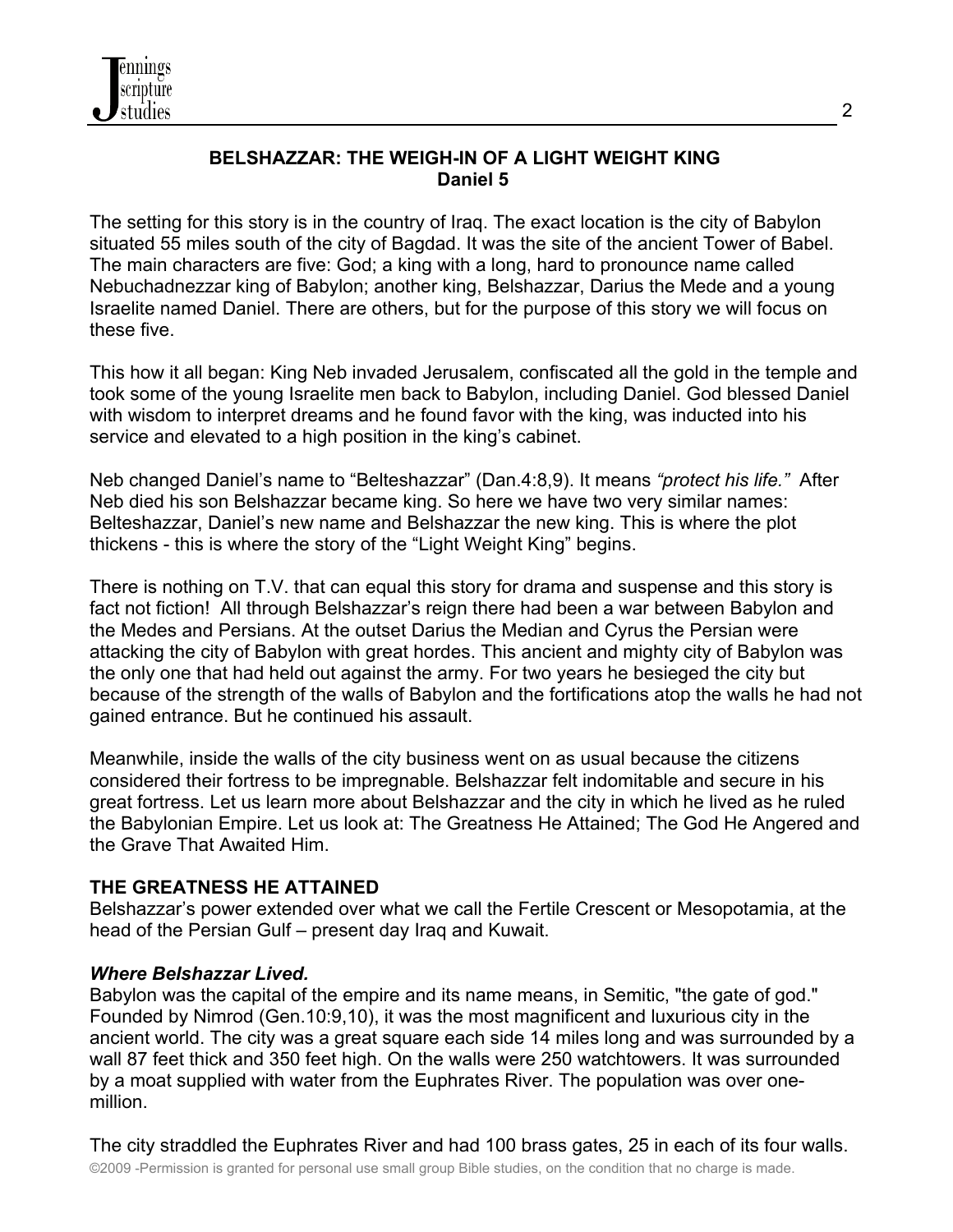It was one of the wonders of the ancient world. It had fallen into ruin by the time Nebuchadnezzar came to power and he rebuilt it into the greatest and most beautiful city in the world. He said, "Is not this great Babylon, which I have built?" (Daniel 4:30) He had made the city one of the wonders of the world. It was here that Belshazzar had his throne.

(Interesting updated facts: In 1983, Saddam Hussein started rebuilding the city on top of the old ruins. He inscribed his name on many of the bricks in imitation of Nebuchadnezzar who had inscribed his name on the bricks when he rebuilt the city. One frequent inscription reads: "This was built by Saddam Hussein, son of Nebuchadnezzar, to glorify Iraq". These bricks became sought after as collectors' items after the downfall of Hussein. He also installed a huge portrait of himself and Nebuchadnezzar at the entrance to the ruins. When the Gulf War ended, Saddam began to build a modern palace on a hill and named it Saddam Hill. As of May 2009, the provincial government of Babil reopened the site to tourism.)

#### *How Belshazzar Lived.*

To say that he lived an opulent or affluent or luxurious lifestyle would be an understatement. He lived in the midst of such splendor and plush lavishness that even in our materialistic, modern, sensuous day, it would be difficult to surpass the furnishings and fineries of the Babylonian Palace. Gold was as common to him as aluminum is to us. Everything and anyone he desired was available to him at his beckon call and he wanted everything!

He had gained everything that a sinful heart could desire – power, prestige, fame, fortune and fleshly satisfactions. He had gained everything that earth had to offer and nothing that heaven had to offer. But, *"What profit is it to a man if he gains the whole world, and loses his own soul? Or what will a man give in exchange for his soul?"* (Matt.16:26) There is no one so rich as the one who is rich toward God and there is no one so poor as the one who is poor toward God. Belshazzar had bounty on earth but was bankrupt in heaven!

#### **THE GOD HE ANGERED.**

As the story unfolds in Daniel chapter five, King Belshazzar is having quite a feast in his palace: *"Belshazzar the king made a great feast for a thousand of his lords, and drank wine in the presence of the thousand."* (Daniel 5:1)

#### *Heathen Revelry.*

This feast soon became a drunken orgy. The sound of revelry filled the royal palace. Hundreds of lamps filled with perfumed oil hung from the palace ceiling on chains of gold to light the scene. Lounging on the comfortable couches were the beauties of Babylon. The laughter was loud, the scents scintillating, the obscenity exceed only by the blasphemy!

The king, the most inebriated of all, at the height of the party, ordered that the sacred vessels that had been plundered from the temple in Jerusalem by his father, be brought to the banqueting room. They were then filled with wine and raised to toast the *"the gods of silver and gold, bronze and iron, wood and stone, which do not see or hear or know."* (Daniel 5:23)

©2009 -Permission is granted for personal use small group Bible studies, on the condition that no charge is made. Belshazzar's philosophy was "eat, drink and be merry." He was like the rich man who bragged saying, *"And I will say to my soul, "Soul, you have many goods laid up for many years; take your ease; eat, drink, and be merry."' But God said to him, 'Fool! This night your*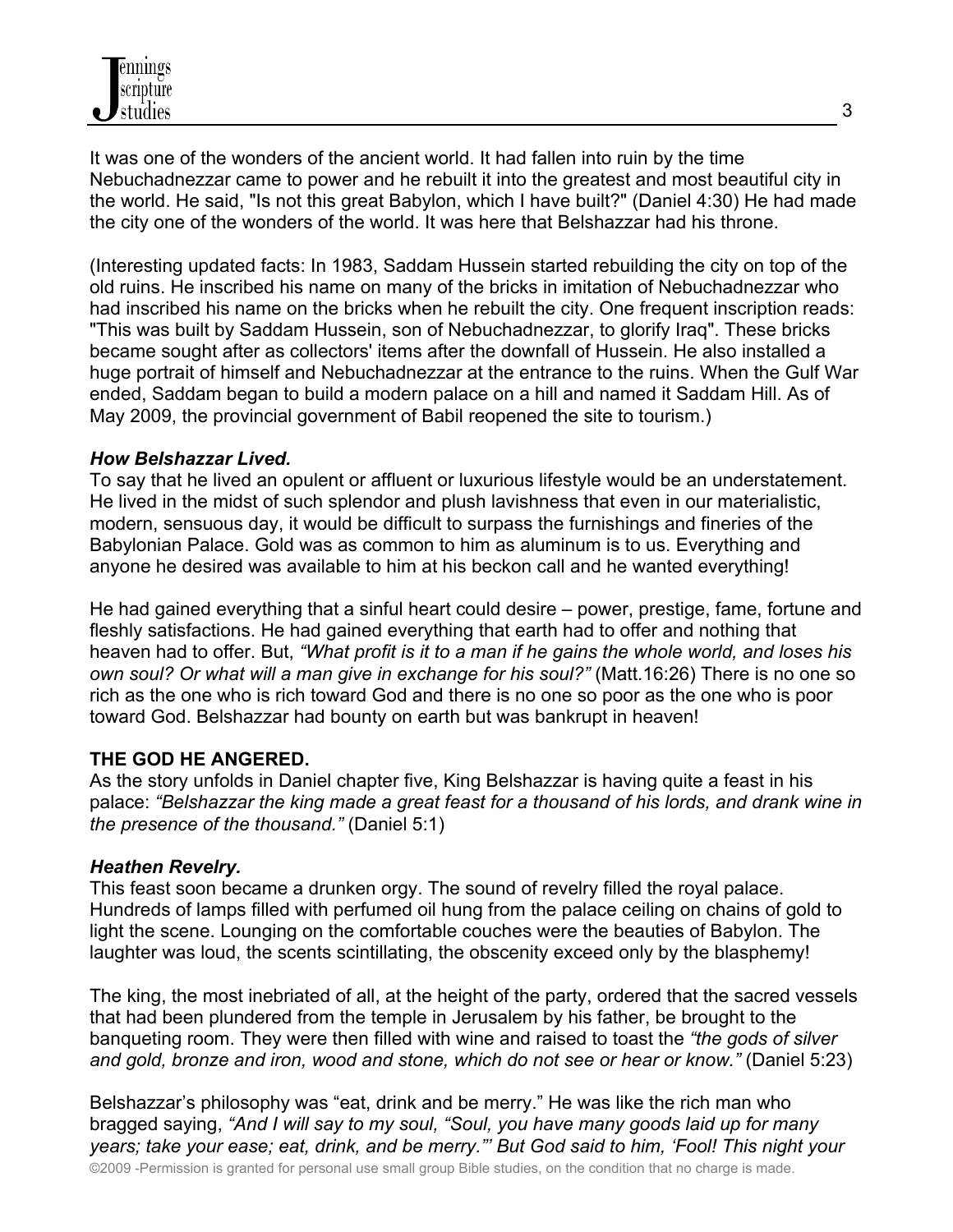

*soul will be required of you; then whose will those things be which you have provided?' "So is he who lays up treasure for himself, and is not rich toward God."* (Luke 12:19-21)

#### *Heaven's Response.*

Unknown to Belshazzar, the party was over - this was his last party – turn out the lights! What happened next filled him with fear for, *"In the same hour the fingers of a man's hand appeared and wrote opposite the lampstand on the plaster of the wall of the king's palace; and the king saw the part of the hand that wrote. Then the king's countenance changed, and his thoughts troubled him, so that the joints of his hips were loosened and his knees knocked against each other."* (Dan.5:5,6)

Who's laughing now? His lips quiver, knees knock, eyes bulge as he watched a disembodied, ghostly hand slowly writing upon the plastered wall. What was written and what the king read stunned him and silenced the awestricken crowd, ending the laughter, sobering the drunken revelers and ending the party. What message could be so devastating? What could threaten so powerful a king turning his legs into jelly!

#### *The Word From God.*

God always has the last word. He gave this message to Daniel to deliver: *"You have lifted yourself up against the Lord of heaven. They have brought the vessels of His house before you, and you and your lords, your wives and your concubines, have drunk wine from them. And you have praised the gods of silver and gold, bronze and iron, wood and stone, which do not see or hear or know; and the God who holds your breath in His hand and owns all your ways, you have not glorified."* (Dan.5:23)

#### *The Writing On The Wall.*

*"This is the inscription that was written: MENE, MENE, TEKEL, UPHARSIN.* (That's Chaldee language) *This is the interpretation of each word. MENE: God has numbered your kingdom, and finished it; TEKEK: You have been weighed in the balances, and found wanting; PERES: Your kingdom has been divided, and given to the Medes and Persians."* (Daniel 5:25-28) Darius the Mede took over the kingdom (Daniel 5:30) although Cyrus, the nephew of Darius, was leader of the assault, yet all was done in the name of Darius his uncle.

Weighed and wanting! This king carried much weight with man but he was underweight with God. He did not measure up to God's standards. He had *"sinned and come short of the glory of God."* (Rom 3:23) I am reminded of what Hannah said in her prayer of praise to God. She said, *"Talk no more so very proudly; Let no arrogance come from your mouth, for the LORD is the God of knowledge; and by Him actions are weighed."* (I Samuel 2:3) How will you do at the final weigh-in?

#### **THE GRAVE THAT AWAITED.**

The scene shifts from the palace to the pool above the city. Yes, a containment pool. You see, Nebuchadnezzar had constructed a catchment basin up the Euphrates River above the city of Babylon to collect water during flood-stage and thereby protect the city. This holding area was huge. It was 52 miles square and 55 feet deep. There was a dam between the river and the lake and at flood time, it was to be breached so that river water would flow into the dry reservoir and not rise up into the city, through which the river flowed.

©2009 -Permission is granted for personal use small group Bible studies, on the condition that no charge is made.